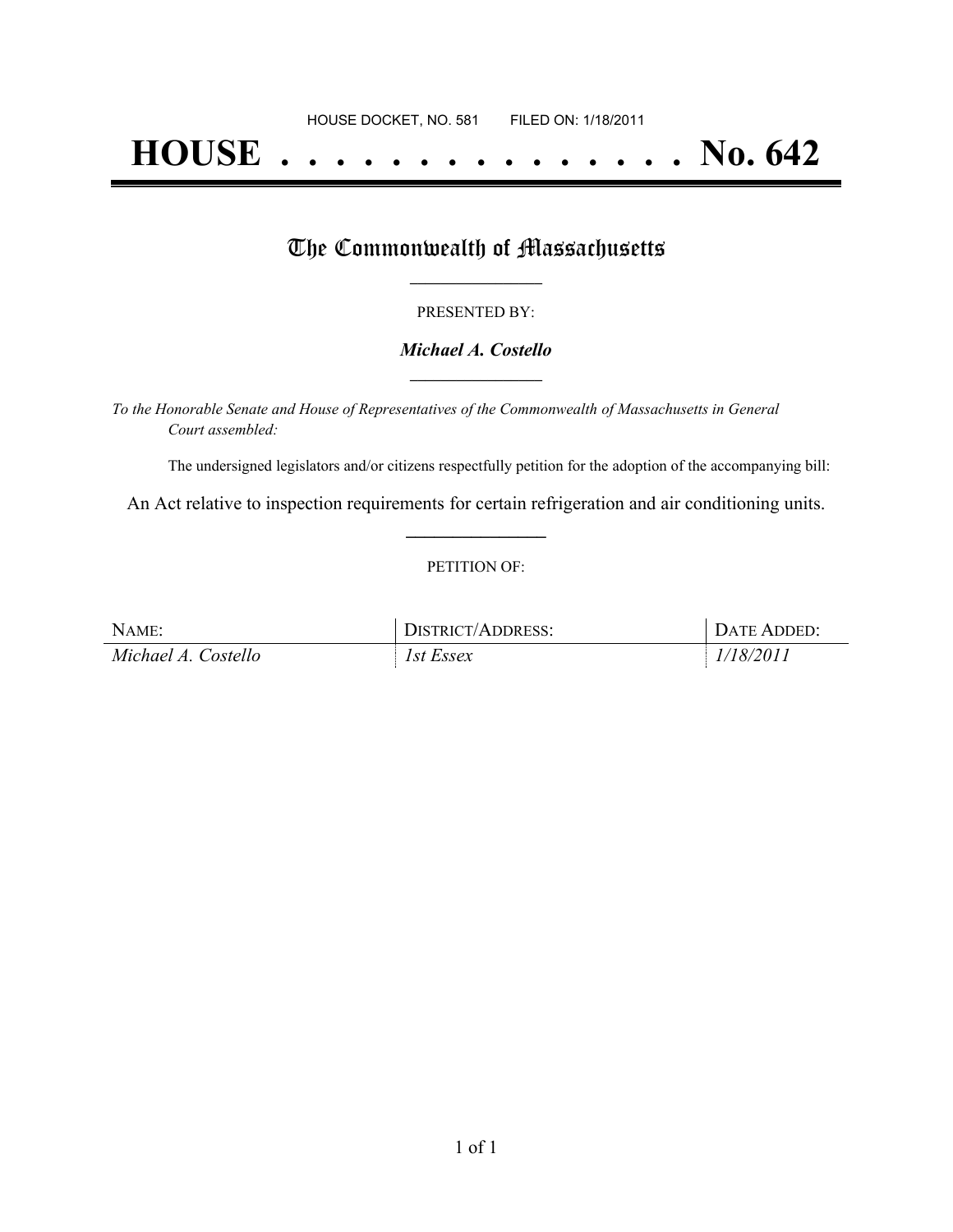## **HOUSE . . . . . . . . . . . . . . . No. 642**

By Mr. Costello of Newburyport, a petition (accompanied by bill, House, No. 642) of Michael A. Costello relative to inspection requirements for certain refrigeration and air conditioning units. Public Safety and Homeland Security.

### [SIMILAR MATTER FILED IN PREVIOUS SESSION SEE HOUSE, NO. *2205* OF 2009-2010.]

## The Commonwealth of Massachusetts

**\_\_\_\_\_\_\_\_\_\_\_\_\_\_\_ In the Year Two Thousand Eleven \_\_\_\_\_\_\_\_\_\_\_\_\_\_\_**

An Act relative to inspection requirements for certain refrigeration and air conditioning units.

Be it enacted by the Senate and House of Representatives in General Court assembled, and by the authority *of the same, as follows:*

1 SECTION 1. Section 45A of Chapter 146 of the General Laws, as appearing in the 2002

2 Official Edition, is hereby amended by striking the first paragraph and inserting in place thereof

3 the following new paragraph:-

 No person shall operate or cause to be operated a refrigeration or air conditioning system, or any appurtenance thereof, excepting refrigeration or air conditioning systems in railway trains, motor vehicles, private residences, apartment houses of less than five apartments, refrigeration and air conditioning systems located on property under the jurisdiction of the United States government, refrigeration and air conditioning systems used exclusively for agricultural, horticultural or floricultural purposes, refrigeration and air conditioning systems having less than twenty tons capacity, and refrigeration and air conditioning systems that provide cooling for